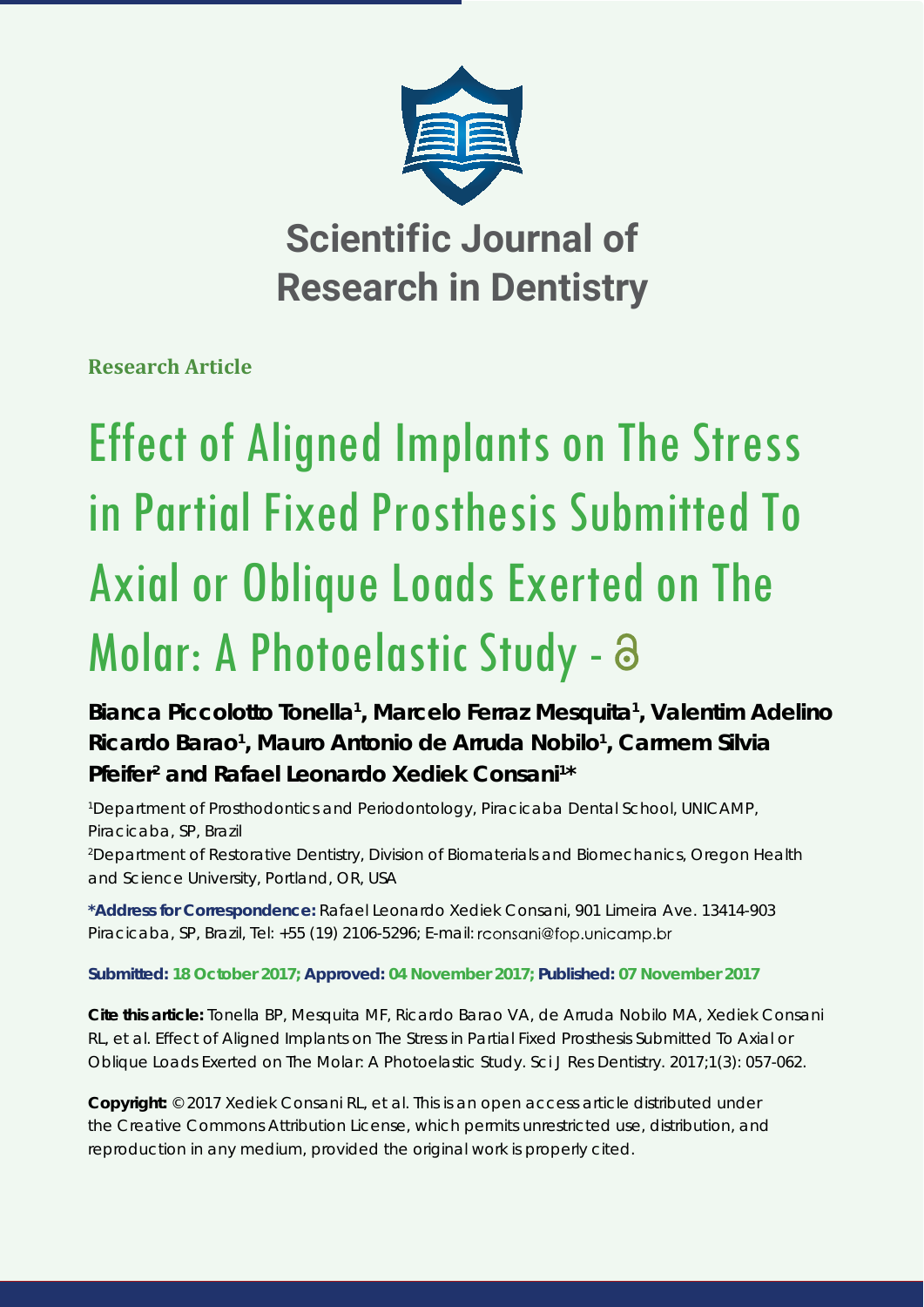# **ABSTRACT**

Objective: The aim of this study was to verify the effect of aligned implants on the stress in partial fixed prosthesis submitted to axial or oblique loads.

**Methods:** A photoelastic model was made for each implant type (EH - external hexagon, IH - internal hexagon, and MT - Morse taper) in which were placed three aligned implants and a Ni-Cr framework with three units. The prostheses were subjected to axial (AL) or oblique (OL) loads of 100 N applied at first molar. A polariscope analyzed the photoelastic behavior of the models with Fringes software in Matlab platform.

**Results:** Qualitative analysis: EH/AL - Greater stress on the implant apexes of the second premolar and first molar, and lower intensity on second molar; IH/AL - Similar stress at the implant apexes of the first and second molars, and larger intensity at the second premolar; MT/AL - Higher stress with different concentrations at regions of the implants; EH/OL - Lower stress intensity at the apexes of the second molar and second premolar when compared to first molar; IH/OL - Stress with similar intensity at implant apexes; and MT/ OL - Greater stress at the second molar, and smaller at the first molar and second premolar. Quantitative analyses: EH/AL (T=15.32 and Nf=1.53, IH/AL (T=13.29 and Nf=1.32), MT/AL (T=15.29 and Nf=1.52), EH/OL (T=15.29 and Nf=1.52, IH/OL (T=14.15 and Nf=1.41), and MT/OL (T=17.08 and Nf=1.70). Conclusions: Aligned implants in partial fixed prosthesis promoted different stresses when the first molar was submitted to axial or oblique loads.

**Keywords:** Dental Implant; Partial Fixed Prosthesis; Photoelastic Analysis; Induced Stress

## **INTRODUCTION**

Changes in the design of the implants, improved biomaterials and better surgical techniques have enhanced the clinical success of implant-supported prostheses, and patient's satisfaction in longterm. This fact has also been associated to aesthetic because no soft tissue recession was observed in either cement- or screw-retained crowns up to three years post-loading. In addition, esthetic fulfillment survey revealed that patients did not have a preference for crown type; however, dentists favored cement-retained over screw-retained treatments [1].

Biomechanical aspects of the osseointegrated implant is different from those that occur in natural tooth. Force distribution with natural teeth depends on micromovement induced by the periodontal ligament, and the location and cusp inclination of the tooth qualitatively alter the force pattern. Moreover, osseointegrated implants have not micromovements associated with force distribution, and the osseointegrated implant interface is completely different from the natural tooth. Alterations in tooth location and cusp inclination are suggested to limit the implant overload [2].

Another important factor is the effect of the load location on the resulting stress. Vertical loading at single location results in high stress values in the alveolar bone and implant. Besides that, with loading at 2 or 3 locations the stresses were concentrated on the framework and occlusal surface of the fixed partial denture, and lower stress was distributed to the alveolar bone [3].

External hexagon, internal hexagon and Morse taper are connection types of the platform of dental implants. The three types of connections present advantages, disadvantages, and different clinical indications. Since the dental implant was developed to support loads during the chewing function, some methodologies have evaluated the different connections of implants [4-11].

It has been alleged that there are inherent biomechanical differences between implants for treatment of completely edentulous arch and posterior partially edentulous segment. The partial prosthesis does not benefit from cross-arch stabilization and it is more susceptible to bending loads. Mobility between tooth and implant is different, and implants may carry a major share of load when mixed with teeth in the same quadrant. However, the frequency of implant overload in posterior partial restorations is low, and overload in this

situation is almost always preventable [12]. This fact depends of the number and geometric configuration as the implants are placed. However, there was no evidence that exists advantage of the offset placement in reducing the strain around the implant [8].

Photoelasticity is a method with relative facility for construction of models and interpretation of the results, and it allows to observe the distribution of stress throughout the structure, enabling a general insight of the behavior of model. This analysis provides visual display of stress in the model with the aid of polariscope. Two types of fringes (stress) are revealed using polariscope: colored patterns (clear) which are the isochromatic fringes, representing the intensity of the stress; and the dark lines, isoclinics calls, overlapping the colored fringes related to direction of tension. The preview of the internal stress in model is the major advantage of the method based in the passage of light through of the model of geometrical configuration, and in the generation of colorful patterns that are the isochromatic fringes. These fringes are proportional to exercised stress, and the main informations required in dentistry are location and intensity of stress concentration, which can be photographed and/or measured. Conversely, in analytical methods are necessary graphics and distribution scheme of forces built from numeric data [13].

Different methodologies have evaluated the alignment of implants showing different findings. The placement of an offset implant reduces the stress, but the reduction did not compensate the increase found with off-axis loading [14]; offset placements provided no advantage for the stress decreasing over in-line placement [15]; angled system did not induce a stress concentration around the implant that was different from that of straight system [16], and offset placement is capable of reducing the strain around the implant; however, axial or nonaxial loadings have not influence until 2 mm-offset [17].

Considering the controversial results aforementioned, it would be also timely to verify the effect of the biomechanical behaviour promoted by the abutment/alignment of implants association when submitted to different directions of loading. The purpose of this study was to evaluate, by photoelastic analysis, the stress induced on partial fixed prosthesis supported by three aligned implants submitted to axial or oblique loads at first molar. The hypothesis tested was that aligned implants would promote different stresses on partial fixed prosthesis when the first molar was submitted to axial or oblique loads.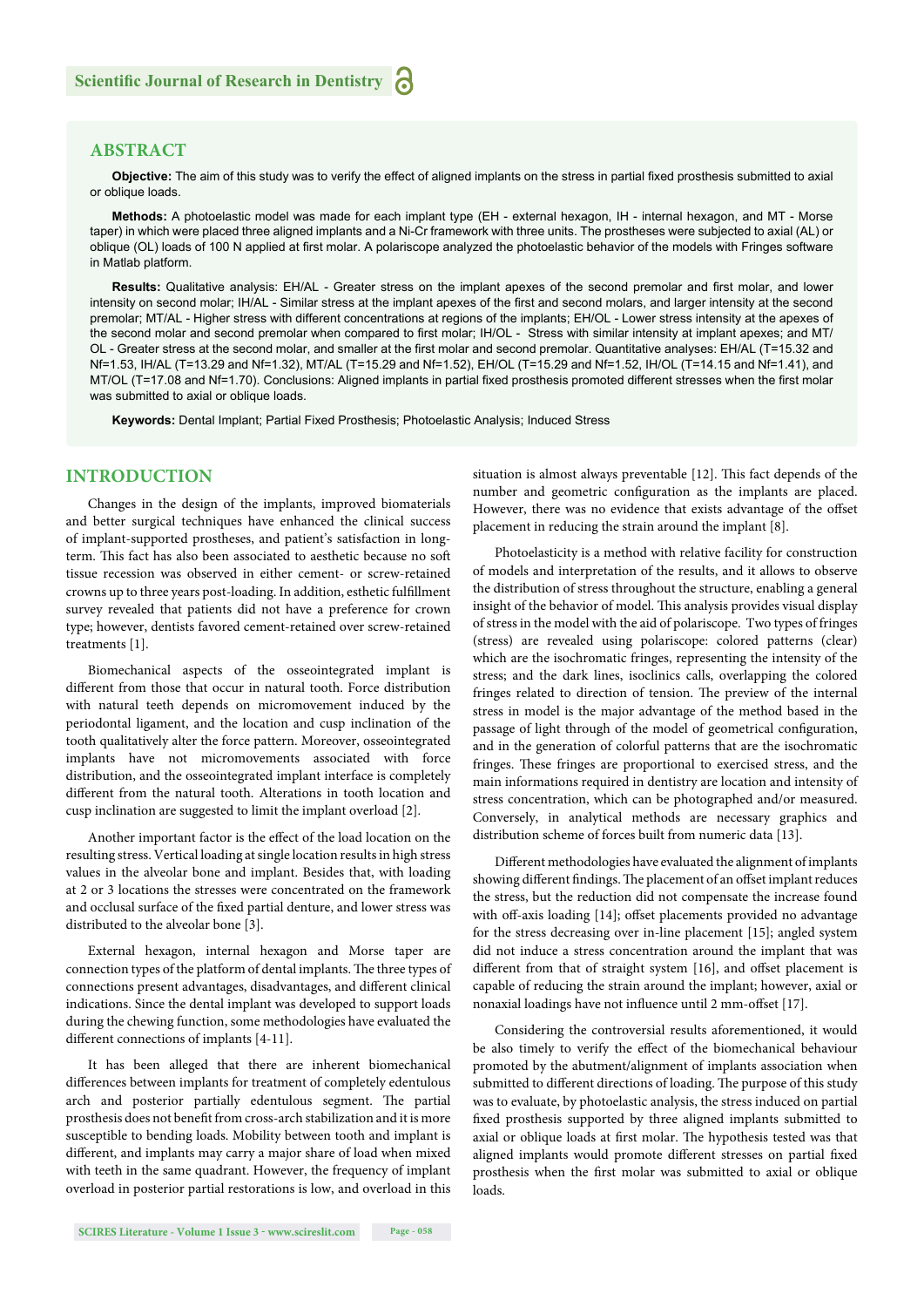# **MATERIALS AND METHODS**

Three rectangular models (46x30x10 mm) with three holes distant 3 mm among them were made using the NURBS (nonuniform rational b-spline) Rhinoceros 5 Program (Rhinoceros NURBS modeling for windows; Robert McNeel, Seattle, WA, USA). Afterwards, the respective analogs of the implants were fixed with cyanoacrylate glue, the square transferees connected to the analogs, and the bond between them made with dental floss and acrylic resin (Duralay; Reliance Dental, Chicago, IL. USA). The impression of the models was made with industrial silicone (Sapeca Arts and Crafts, Bauru, SP, Brazil) using a rigid PVC ring as customized tray.

After silicone polymerization at room temperature, three implants of each type (EH - external hexagon, IH - internal hexagon or MT - Morse taper) were linearly placed in each mold and connected to the square transferees for impression. The photoelastic resin (PL-2; Vishay Measurements, Raleigh, NC, USA) was manipulated according to manufacturer's instructions and placed in the silicone mold. The mold was left in a vacuum chamber with a pressure of 40 lbf/pol2 for 24 h to remove residual air bubbles.

The fixed partial prosthesis with three elements (second premolar, and first and second molars) were conventionally made with Ni-Cr alloy (Fit Cast-SB Plus; Talladium, Curitiba, PR, Brazil). The crowns were made using 3 Series Scan (Dental Wings-DWOS; Montreal, Canada), waxed according to teeth anatomy, and casted by the lost wax method. The partial fixed prosthesis was screwed in the respective implants of the photoelastic model, and the first molar submitted to load of 100 N in axial (AL) or 45 degrees-oblique direction (OL). The stresses were observed with circular polariscope (LPM-FEMEC-UFU; Uberlandia, MG, Brazil), and the photographs were taken with digital camera (Nikon D80; Nikon, Tokyo, Japan).

The quantitative analyze was made by a graphic software (Fringes; MATLAB Plataform, LPM-FEMEC-UFU), and the qualitative analysis was visual. The following experimental groups were accomplished: EH/AL – External hexagon implants linearly placed, master screw connection, UCLA, and axial load; IH/AL- Internal hexagon implants linearly placed, master conect Ar connection, UCLA, and axial load; MT/AL- Morse taper implants linearly placed, master AR Morse connection, UCLA, and axial load; EH/OL – External hexagon implants linearly placed, master screw connection, UCLA, and oblique load; IH/OL – Internal hexagon implants linearly placed, Master Conect Ar connection, UCLA, and oblique load; and MT/OL- Master tape implants linearly placed, Master AR Morse connection, UCLA, and oblique load.

The analysis of the fringe pattern was accomplished by a color scale, considering that the isocromatic fringes are defined by the program according to the stress levels at a given point in the model. The value of the color scale was visualy adjusted by the specific color pattern by means of calibration table of the program. The specific color pattern was converged for a final value of the fringe orders (Nf) in a data grid.

For the standardization of reading of the fringe orders, in the photoelastic model were selected 12 points around each implant. The points were mapped according to obtained images in the photoelastic model. All models were analyzed using template with measures of width and length corresponding to dimensions of photoelastic model, and the selected points from the grid inserted in the Fringes program.

Statistical analysis for T (MPa) was accomplished by two-way ANOVA followed by Tukey's test at significant level of  $\alpha$ =0.05%. The factors analysed were type of implant and direction of the applied load.

## **RESULTS**

## **Qualitative analysis**

Group EH/AL - Axial load applied on the first molar promoted greater stress on the implant apexes of the second premolar and first molar, and lower intensity at implant apex of the second molar (Figure 1).

Group IH/AL - Axial load applied on the first molar showed similar stress at the implant apexes of the first and second molars, and larger intensity at the implant apex of the second premolar (Figure 2).

MT/AL - Axial load applied on the first molar promoted higher stress with different concentrations among the apex regions of the three implants (Figure 3).



**Figure 1:** External hexagon/Axial load, and aligned implants.



**Figure 2:** Internal hexagon/Axial load, and aligned implants.



**Figure 3:** Morse taper/Axial load, and aligned implants.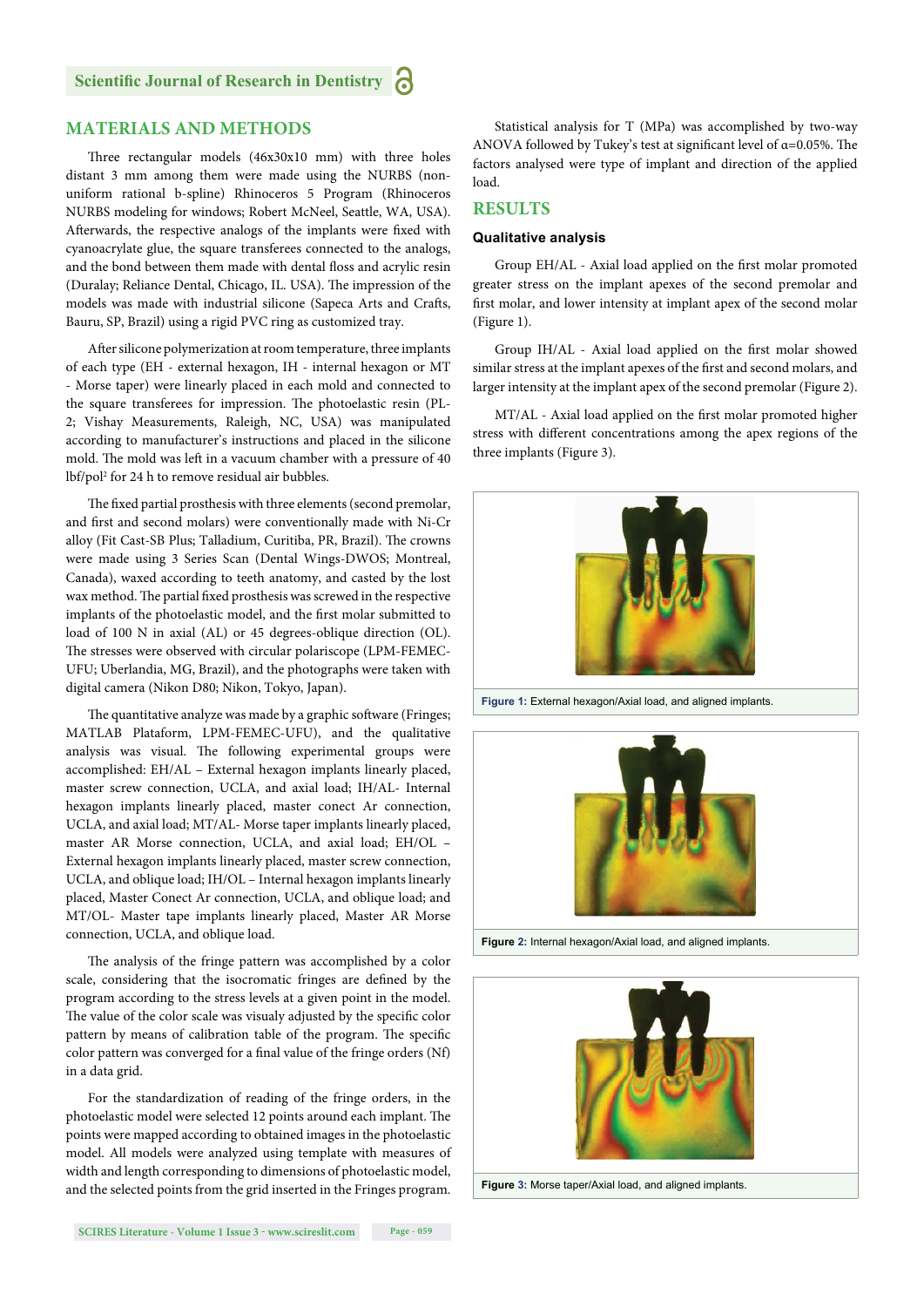# **Scientific Journal of Research in Dentistry**

EH/OL - Oblique load applied on the first molar promoted lower stress intensity at the apex regions of the second molar and second premolar when compared to first molar (Figure 4).

IH/OL - Oblique load applied on the first molar promoted stress distribution with similar intensity at the apex regions of the three implants (Figure 5).

MT/OL - Oblique load applied on the first molar promoted greater at the second molar, and smaller at the first molar and second premolar (Figure 6).

#### **Quantitative analysis**

(Table 1) shows the means of shear stress (T - MPa) and fringe order (Nf) in the axial and oblique loads exerted at first molar in implants linearly positioned. Lower means for T were shown in IH/ AL and IH/OL with statistically significant difference when compared to other associations related to the same load type. Lower Nf values were also shown for IH/AL and IH/OL groups in relation to other associations related to the same load type.



**Figure 4:** External hexagon/Oblique load, and aligned implants.



**Figure 5:** Internal hexagon/Oblique load, and aligned implants.



Table 1: Means of T (MPa) and Nf in the axial and oblique loads at the first molar in implants linearly positioned.

| Axial load                                                                            |        |                    |        |         | Oblique load |         |
|---------------------------------------------------------------------------------------|--------|--------------------|--------|---------|--------------|---------|
|                                                                                       | EH/AL  | <b>IH/AL</b>       | MT/AL  | EH/OL   | <b>IH/OL</b> | MT/OL   |
| т                                                                                     | 15.32a | 13.29 <sub>b</sub> | 15.29a | 15.29 B | 14.15 C      | 17.08 A |
| Nf                                                                                    | 1.53   | 1.32               | 1.52   | 1.52    | 141          | 1.70    |
| Means followed by different lower case letters for axial load and capital letters for |        |                    |        |         |              |         |

oblique load differ statistically by Tukey's test (5%).

### **DISCUSSION**

The photoelastic analysis showed different stress concentrations among the groups; therefore, the hypothesis that aligned implants would promote different stresses on partial fixed prosthesis when the first molar was submitted to axial or oblique loads was accepted.

More critically than in natural tooth, the control of the occlusal forces is determinant in the oral rehabilitation with osseointegrated implants. The effect of the force excess is shown in two distinct interfaces: Implant/abutment and implant/bone. Therefore, the implant can favorably respond to axial load whatever the type of prosthetic connection. In normal conditions, the load is distributed on the implant threads and transferred to alveolar bone without damage to prosthetic restoration [18]. However, the bending moment resulting from non-axial overloading in dental implants can cause stress concentration exceeding the physiological capacity of the cortical bone, leading to various types of failures [19].

The transference of forces from the prosthesis to implant and alveolar bone depends of several factors, as quality and quantity of the alveolar bone, implant and prosthesis material types, implant geometry, and localization, number and dimension of the connections. Other important fact is the occlusal loading location that may increase or decrease the stress concentrate levels on the framework and alveolar bone [3].

In this current study, the qualitative analysis showed less stress distribution in aligned implants only for the associations IH/AL (Figure 2) and IH/OL (Figure 5) in relation to the same load type when compared to other groups (Figures 1 and 3; 4 and 6, respectively). Similarly, lower T values with statistically significant difference, and lower Nf values were shown for the same groups (Table 1). In contrary, axial or oblique loads associated with external connection (EH/AL and EH/OL) or Morse taper (MT/AL and MT/OL) showed greater stress concentrations, higher shear stress (T) and fringe order values (Nf).

Photoelastic stress analysis showed that, when loaded off -center, the internal-implant abutment connection produces less stress when compared to external-implant abutment connection [20], and internal connection promotes better stress distribution when compared to those originated by external connection [4,5].

It has been alleged that the axial load would be preferred to improve the prosthesis/implant and implant/bone relations because the oblique load increases the stress concentration in the model [21]. From the biomechanical point of view, this condition could be more favorable for the internal hexagon implant that for external hexagon and Morse taper implants. Thus, the best stability of the abutment/ implant interface with the internal connection could decrease the possibility of occurrence of mechanical micromovements during the masticatory procedure.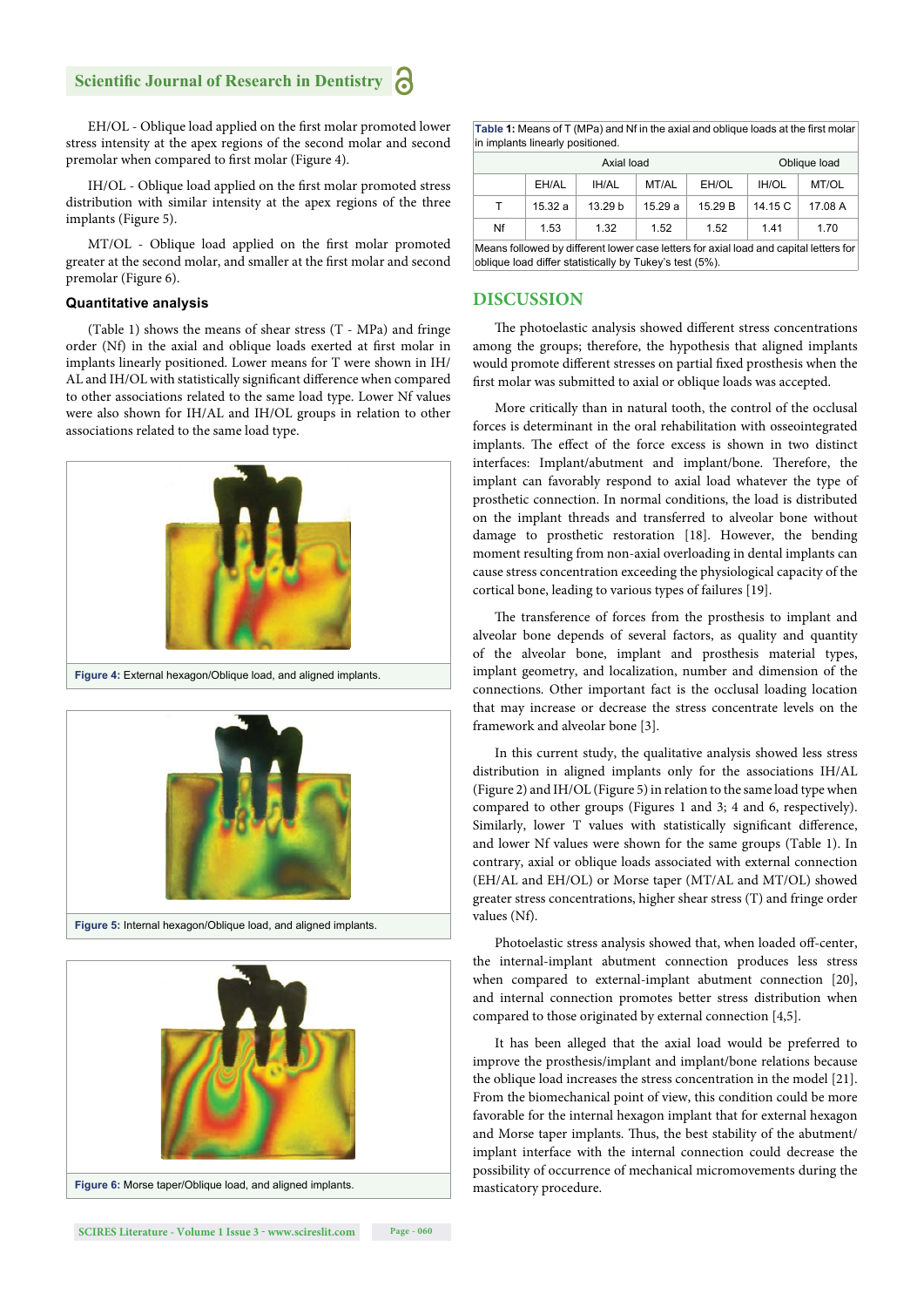# **Scientific Journal of Research in Dentistry**

In agreement, some studies showed that vertical forces produce less stress than oblique forces in 3D-finite element analysis [22]; lower stress values were recorded for configuration with wider implants placed in a straight line; however, straight placement of wider implants may decrease the bending moment [19]; and internal connection system implants show more favorable stress distribution pattern than external connection system implants [11]. Conversely, 3D-anisotropic finite element analysis showed that the stress at cortical and trabecular bones around the implant did not show difference between the in-line and offset placements [15].

Photoelastic studies showed that under an off-center load, the internal-hex inferface also presented the lowest stress concentraton [23], and the type of connection system did not have direct influence on the stress distribution for axial loading [24]. Conversely, different methodologies evaluating the relation among internal hexagon, external hexagon, and Morse tape did not show diferences in the stress concentration promoted by these different configurations of implants [8,9,23].

However, an in vivo radiographic study analyzing different implant/abutment connection types under occlusal loading showed that alveolar bone changes were not significant during the healing phase and in the loading at three and six months after implant placement [25]. Interesting approaches not performed in the current study showed that cemented and mixed suprastructures submitted to compressive load displayed lower levels of stress distribution and lower intensity fringes compared to screwed prosthesis [26], and stress around the implant increased with the decrease of the implant number [27].

Axial and non-axial loadings are resulting from masticatory effort. According to bone theories, bones carrying mechanical loads adapt the strength to load applied by bone modeling/remodeling. This fact also can be applied to the alveolar bone surrounding of dental implant. The response to an increased mechanical stress below a certain threshold will be a strengthening of the bone by increasing the density or apposition of bone tissue. Conversely, fatique microdamage resulting in bone resorption may be a result of mechanical effort beyond this threshold [28].

Axial load is more favorable because the stress is homogenously distributed throughout the implant, while nonaxial load exerts high stress gradient, and implant and alveolar bone strains. As result, the stress or strain levels induced on alveolar bone can determine neoformation or resorption of the bone around the dental implant [29].

It has been alleged that the main objective for a successful dental implant is that the loads are safely transfer to interfacial alveolar bone. The biomechanics is an significant factor in several topics; however, the basic objective would be to verify the loading components exerted on implants in different clinical situations (single support or multiple supports). Significant theoretical models have been presented for determining the forces among dental implants supporting metal framework. However, more work will be needed to clarify how well these models match reality. Interfacial stress transfer and interfacial biology represent more difficult problems and are interrelated [30].

# **CONCLUSIONS**

In this study was possible to conclude that: 1. Aligned implants promoted different effects on the stress induced when the first molar of the partial fixed prosthesis was submitted to axial or oblique loads; 2. Qualitative analysis showed lower stress distribution in aligned implants for the IH/AL and IH/OL groups; and 3. Quantitative analysis showed lower T and Nf values for the IH/AL and IH/OL groups.

#### **REFERENCES**

- 1. Weber HP, Kim DM, Ng MW, Hwang JW, Fiorellini JP. Peri-implant softtissue health surrounding cement- and screw-retained implant restorations: a multi-center, 3-year prospective study. Clin Oral Implants Res. 2006; 17: 375-379. https://goo.gl/nTX2w8
- 2. Weinberg LA. The biomechanics of force distribution in implantsupported prostheses. Int J Oral Maxillofac Implants. 1993; 8: 19-31. https://goo.gl/KVGD3e
- 3. Eskitascioglu G, Usumez A, Sevimay M, Soykan E, Unsal E. The influence of occlusal loading location on stresses transferred to implant-supported prostheses and supporting bone: a three-dimensional finite element study. J Prosthet Dent. 2004; 91: 144-150. https://goo.gl/J1hZHU
- 4. Tonella BP, Pellizzer EP, Ferraco R, Falcon-Antenucci RM, Carvalho PS, Goiato MC. Photoelastic analysis of cemented or screwed implant-supported prostheses with different prosthetic connections. J Oral Implantol. 2011; 37: 401-410. https://goo.gl/Dy6Atn
- 5. Tonella BP, Pellizzer EP, Falcon-Antenucci RM, Ferraco R, de Faria Almeida DA. Photoelastic analysis of biomechanical behavior of single and multiple fixed partial prostheses with different prosthetic connections. J Craniofac Surg. 2011; 22: 2060-2063. https://goo.gl/Yx7dSk
- 6. Neves FD, Veríssimo AG, Neto JPC, Prado CJ, Araújo CA. Photoelastic stress analysis of different wide implant/abutment interfaces under oblique loading. Int J Oral Maxillofac Implants. 2013; 28: e39-44. https://goo.gl/wWKNav
- 7. Pellizzer EP, Carli RI, Falcon-Antenucci RM, Verri FR, Goiato MC, Villa LM. Photoelastic analysis of stress distribution with different implant systems. J Oral Implantol. 2014; 40: 117-122. https://goo.gl/A3cZSU
- 8. Nishioka RS, de Vasconcellos LG, de Melo Nishioka LN. External hexagon and internal hexagon in straight and offset implant placement: strain gauge analysis. Implant Dent. 2009; 18: 512-520. https://goo.gl/LWVrJB
- 9. Nishioka RS, de Vasconcellos LG, de Melo Nishioka LN. Comparative strain gauge analysis of external and internal hexagon, Morse taper, and influence of straight and offset implant configuration. Implant Dent. 2011; 20: e24-32. https://goo.gl/eoU6Mk
- 10. Tang CB, Liul SY, Zhou GX, Yu JH, Zhang GD, Bao YD, et al: Nonlinear finite element analysis of three implant-abutment interface designs. Int J Oral Sci. 2012; 4: 101-108. https://goo.gl/faV3QQ
- 11. Takahashi JM, Dayrell AC, Consani RL, de Arruda Nobilo MA, Henriques GE, Mesquita MF. Stress evaluation of implant-abutment connections under different loading conditions: a 3D-FE study. J Oral Implantol. 2015; 41: 133- 137. https://goo.gl/H5UG3Z
- 12. Rangert BR, Sullivan RM, Jemt TM. Load factor control for implants in the posterior partially edentulous segment. Int J Oral Maxillofac Implants. 1997; 12: 360-370. https://goo.gl/tB7mWY
- 13. Arat Bilhan S**,** Baykasoglu C, Bilhan H, Kutay O, Mugan A. Effect of attachment types and number of implants supporting mandibular overdentures on stress distribution: a computed tomography-based 3D finite element analysis. 2015; 48: 130-137. https://goo.gl/p2DzbB
- 14. Sütpideler M, Eckert SE, Zobitz M, An KN. Finite element analysis of effect of prosthesis height, angle of force application, and implant offset on supporting bone. Int J Oral Maxillofac Implants. 2004; 19: 819-825. https://goo.gl/VZTRKM
- 15. Huang HL, Lin CL, Ko CC, Chang CH, Hsu JT, Huang JS. Stress analysis of implant-supported partial prostheses in anisotropic mandibular bone: inline versus offset placements of implants. J Oral Rehabil. 2006; 33: 501-508. https://goo.gl/KZfaVR
- 16. Cruz M, Wassall T, Toledo EM, da Silva Barra LP, Cruz S. Finite element stress analysis of dental prostheses supported by straight and angled implants. Int J Oral Maxillofac Implants. 2009; 24:391-403. https://goo.gl/p9pztp